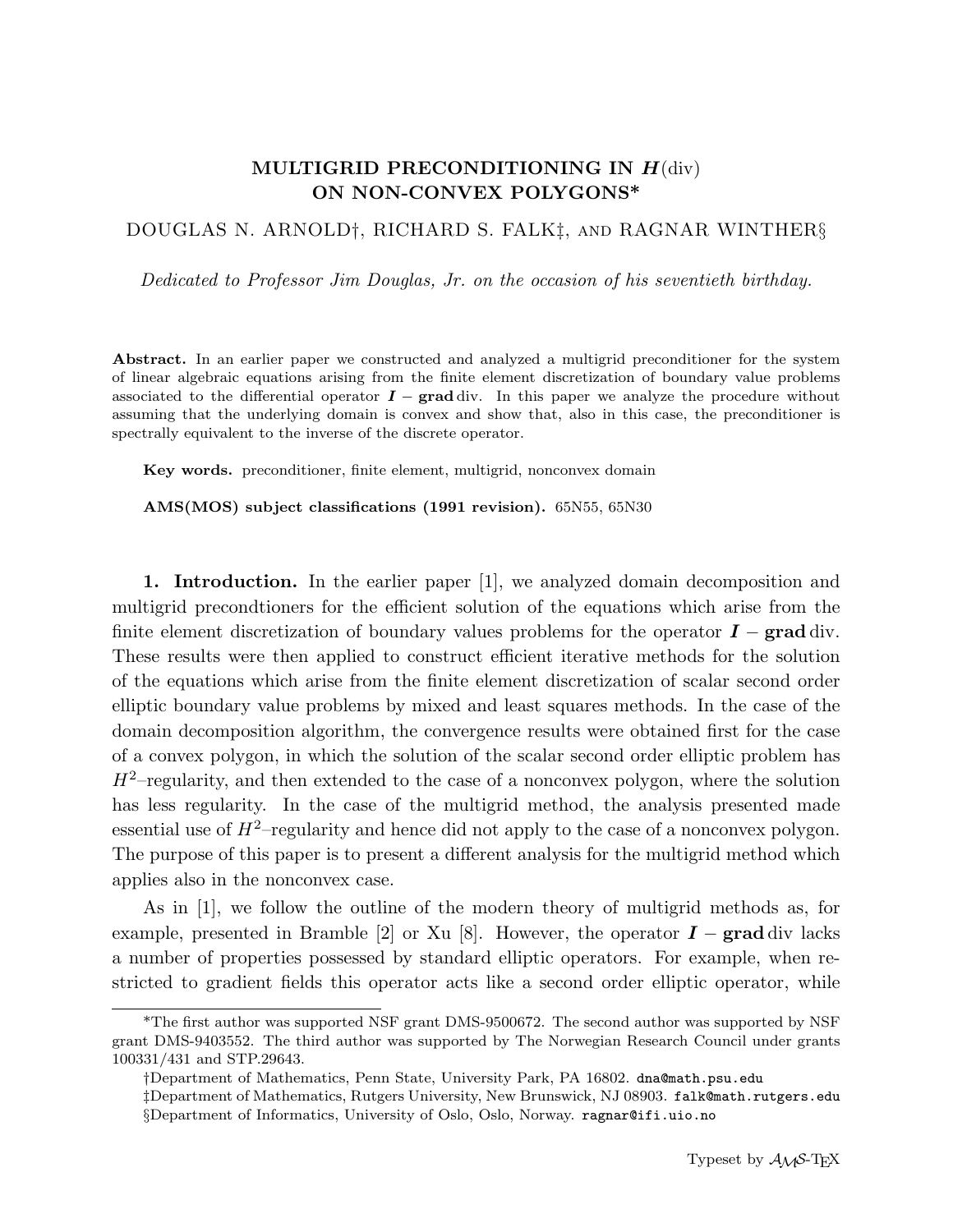when restricted to curl fields it coincides with the identity. The main tool for overcoming these problems is an appropriate discrete Helmholtz decomposition.

Our interest in preconditioning discrete approximations of the operator  $\bm{I}$  – grad div is motivated by the fact that such operators can be used to build preconditioners for discretizations of many differential systems where the space  $H(\text{div})$  appears naturally as a part of the solution space. Typical examples include the mixed method for second order elliptic problems, the least squares method of the form discussed by Lazarov, Manteuffel, and McCormick [5] and Pehlivanov, Carey, and Lazarov [7] and the sequential regularization method for the time dependent Navier–Stokes equation discussed in Lin [6]. For a more detailed discussion of applications and for numerical experiments we refer to [1].

In §2 we introduce notations and briefly recall the Raviart–Thomas finite element spaces and the associated Helmholtz decomposition. The V–cycle multigrid operator is analyzed in §3. Under suitable assumptions on the smoothing operators, we establish that the V–cycle operator leads to a uniform preconditioner for the discrete approximation of  $I$  – grad div. In §4 we then verify these assumptions for appropriate smoothers.

**2. Preliminaries.** We suppose that the domain  $\Omega \subset \mathbb{R}^2$  is polygonal, but not necessarily convex. The inner product and norm in  $L^2 = L^2(\Omega)$  are denoted by  $(\cdot, \cdot)$  and  $\|\cdot\|$ , respectively. The  $L^2$ -based Sobolev space of order m is denoted by  $H^m$ . We use boldface type for vectors in R 2 , vector-valued functions, spaces of such functions, and operators with range in such spaces. Thus, for example,  $L^2$  denotes the space of 2-vector-valued functions on  $\Omega$  for which both components are square integrable. We also use the standard differential operators

$$
\textbf{grad} = \begin{pmatrix} \partial/\partial x \\ \partial/\partial y \end{pmatrix}, \qquad \textbf{curl} = \begin{pmatrix} -\partial/\partial y \\ \partial/\partial x \end{pmatrix}, \qquad \text{div} = (\partial/\partial x \quad \partial/\partial y).
$$

The Hilbert space  $H$ (div) consists of square-integrable vectorfields on  $\Omega$  with square integrable divergence:  $\boldsymbol{H}(\text{div}) = \{\boldsymbol{v} \in L^2 : \text{div } \boldsymbol{v} \in L^2\}$ . The associated inner product is  $\Lambda(\mathbf{u}, \mathbf{v}) = (\mathbf{u}, \mathbf{v}) + (\text{div } \mathbf{u}, \text{div } \mathbf{v}).$  We note that this form is associated with the operator **I**−grad div, in the sense that the problem of finding  $u \in H$ (div) for which  $\Lambda(u, v) = (f, v)$ for all  $v \in H(\text{div})$ , is the natural weak formulation of the problem  $(I - \text{grad div})u = f$ in Ω, div  $u = 0$  on  $\partial \Omega$ .

Let  $\{\mathcal{T}_h\}$  be a quasiuniform family of triangulations of  $\Omega$ , where  $h > 0$  is a parameter representative of the diameter of the elements of  $\mathcal{T}_h$ , and let r be a non-negative integer. The Raviart–Thomas space of index  $r$  is given by

$$
\mathbf{V}_h = \{ \mathbf{v} \in \mathbf{H}(\text{div}) : \mathbf{v}|_T \in \mathbf{P}_r(T) + (x, y)P_r(T) \quad \text{for all } T \in \mathcal{T}_h \},
$$

where  $P_r(T)$  denotes the set of polynomial functions of degree at most r on T. The discrete system we wish to precondition is  $\Lambda_h u_h = f_h$ , where  $f_h \in V_h$  and  $\Lambda_h : V_h \to V_h$  is defined by

(2.1) 
$$
(\mathbf{\Lambda}_h \mathbf{u}, \mathbf{v}) = \Lambda(\mathbf{u}, \mathbf{v}) \quad \text{for all } \mathbf{u}, \mathbf{v} \in \mathbf{V}_h.
$$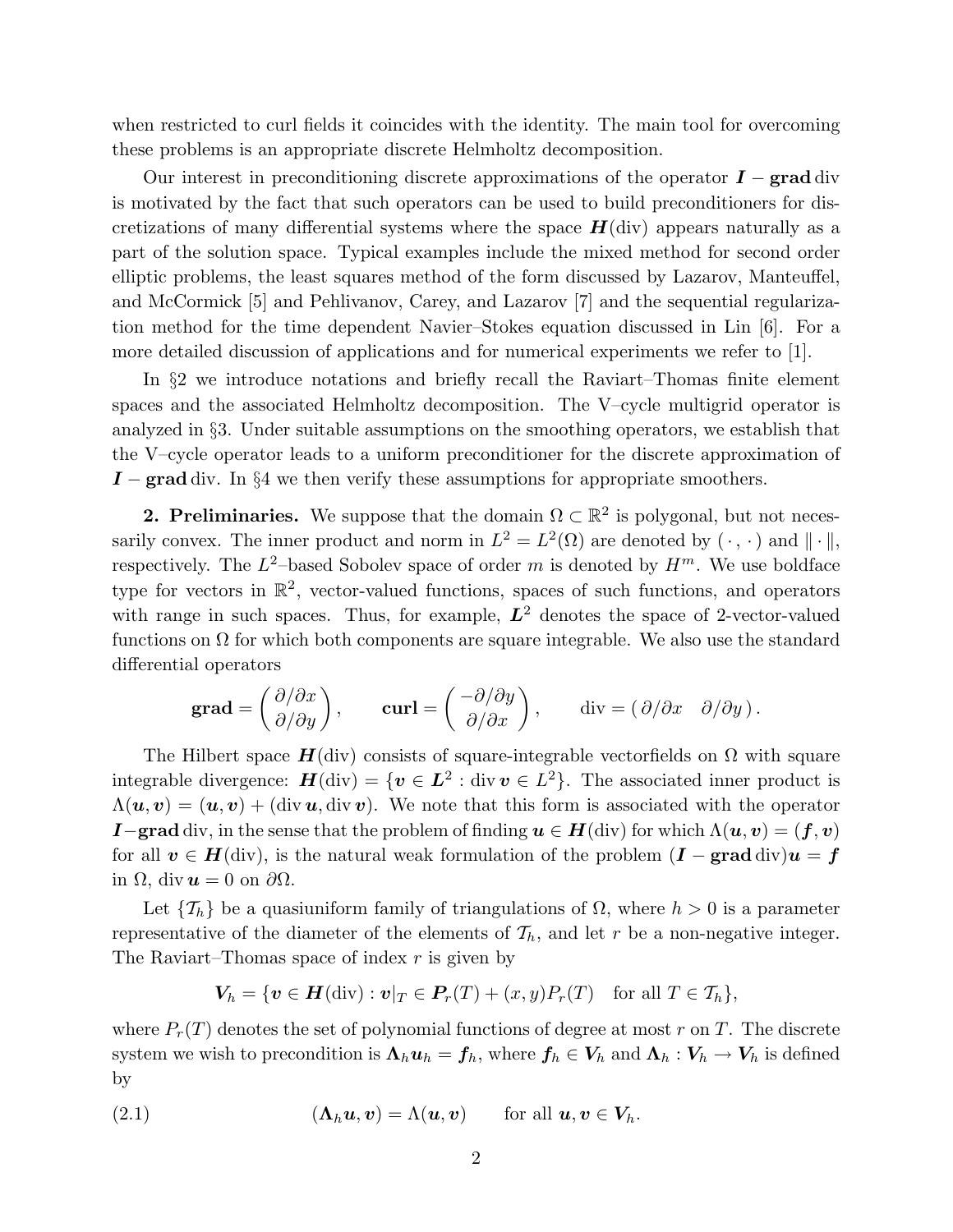We shall rely heavily on the discrete Helmholtz decomposition of  $V_h$ . To recall it, we set

$$
W_h = \{ s \in H^1 : s|_T \in P_{r+1}(T) \}, \qquad S_h = \{ q \in L^2 : q|_T \in P_r(T) \},
$$

the usual spaces of continuous piecewise polynomials of degree  $r+1$  and arbitrary piecewise polynomials of degree  $r$ , respectively. The discrete Helmholtz decomposition (cf. [3]) is then  $V_h = \text{grad}_h S_h \oplus \text{curl } W_h$ , where  $\text{grad}_h : S_h \to V_h$  is defined by the condition  $(\textbf{grad}_h q, v) = -(q, \text{div } v)$  for all  $v \in V_h$ . Note that the sum is orthogonal with respect to both the  $L^2$  and the  $H$ (div) inner products and the two summand spaces  $\operatorname{grad}_h S_h$  and curl W<sub>h</sub> are invariant under the action of  $\Lambda_h$ . We also recall that the restriction of the divergence operator to  $V_h$  maps onto  $S_h$  and that its kernel is precisely curl  $W_h$ .

3. Multigrid methods. In this section we analyze the V–cycle multigrid preconditioner  $\Theta_h$  for the operator  $\Lambda_h$ . Under proper assumptions on the smoothing operators, we show that the operator  $\mathbf{I} - \mathbf{\Theta}_h \mathbf{\Lambda}_h$  is a contraction uniformly with respect to h, and, *a fortiori*, that  $\Theta_h$  is spectrally equivalent to  $\Lambda_h^{-1}$  $h^{-1}$ . We usually suppress the subscript h. For example, we shall write  $\mathcal{T}, \mathcal{V}, \Lambda$ , and  $\Theta$  instead of  $\mathcal{T}_h, V_h, \Lambda_h$ , and  $\Theta_h$ .

In order to define a nested sequence of subspaces of  $V$ , we assume that the triangulation  $\mathcal T$  is constructed by a successive refinement process. More precisely, we assume that we have a nested sequence of quasi-uniform triangulations  $\mathcal{T}_j$ ,  $j = 1, 2, \ldots, J$ , with characteristic mesh size  $h_j$  proportional to  $\gamma^{2j}$  for some positive constant  $\gamma < 1$ , and that  $\mathcal{T} = \mathcal{T}_J$ . Then  $V_1 \subset V_2 \subset \cdots \subset V_J = V$ , where  $V_j$  is the Raviart-Thomas space of index r relative to the triangulation  $\mathcal{T}_j$ . At each level j we have the discrete operator  $\Lambda_j: V_j \to V_j$ , defined as in (2.1), i.e.,  $(\Lambda_j v, w) = \Lambda(v, w)$  for all  $v, w \in V_j$ . Hence,  $\Lambda_j = \Lambda$ . The  $L^2$ - and  $H(\text{div})$ -orthogonal projections onto  $V_j$ , will be denoted by  $Q_j$  and  $P_j$ , respectively, so the standard identity

$$
Q_{j-1}\Lambda_j = \Lambda_{j-1}P_{j-1}
$$

holds. In order to define a V–cycle operator from the nested sequence  ${V_i}$ , we require appropriate smoothing operators. For each  $j > 1$ , we let  $\mathbf{R}_j : V_j \to V_j$  be a linear operator which, as will be made more precise below, will be required to behave in some ways like an approximation to  $\Lambda_i^{-1}$  $\frac{-1}{j}$ .

The standard V–cycle multigrid algorithm with one smoothing recursively defines operators  $\mathbf{\Theta}_j : \mathbf{V}_j \to \mathbf{V}_j$  beginning with  $\mathbf{\Theta}_1 = \mathbf{\Lambda}_1^{-1}$  $\frac{-1}{1}$ . For  $j > 1$  and  $\boldsymbol{f} \in V_j$ ,  $\boldsymbol{\Theta}_j \boldsymbol{f} = \boldsymbol{x}_3$ where

$$
\begin{aligned} &\boldsymbol{x}_1 = \boldsymbol{R}_j \boldsymbol{f}, \\ &\boldsymbol{x}_2 = \boldsymbol{x}_1 + \boldsymbol{\Theta}_{j-1} \boldsymbol{Q}_{j-1} (\boldsymbol{f} - \boldsymbol{\Lambda}_j \boldsymbol{x}_1), \\ &\boldsymbol{x}_3 = \boldsymbol{x}_2 + \boldsymbol{R}_j (\boldsymbol{f} - \boldsymbol{\Lambda}_j \boldsymbol{x}_2). \end{aligned}
$$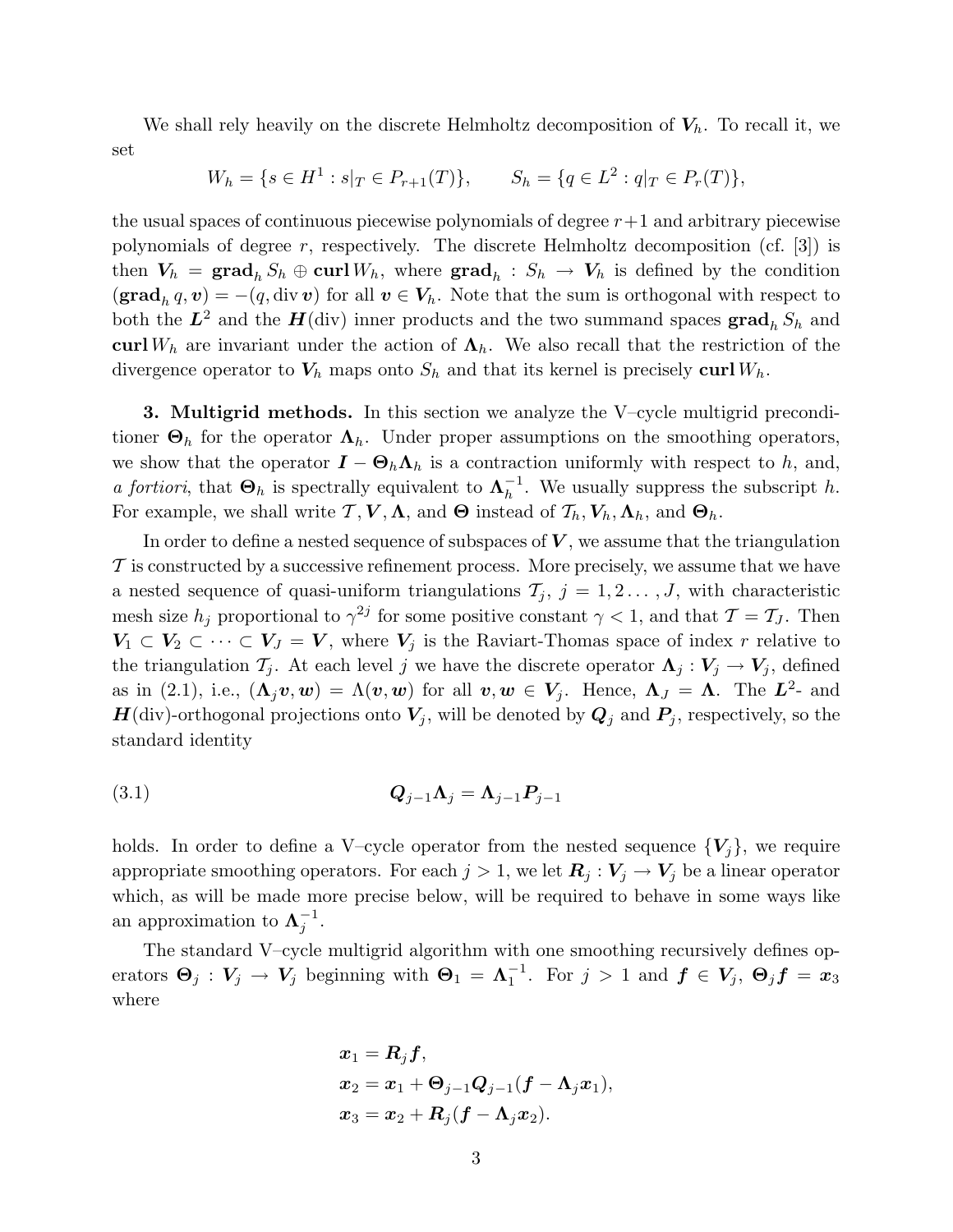The desired preconditioner  $\Theta : V \to V$  is the final operator, i.e.  $\Theta = \Theta_J$ . By using the identity (3.1), we easily derive the relation

(3.2) 
$$
\mathbf{I} - \mathbf{\Theta}_j \mathbf{\Lambda}_j = (\mathbf{I} - \mathbf{R}_j \mathbf{\Lambda}_j)(\mathbf{I} - \mathbf{\Theta}_{j-1} \mathbf{\Lambda}_{j-1} \mathbf{P}_{j-1})(\mathbf{I} - \mathbf{R}_j \mathbf{\Lambda}_j)
$$
 for  $j = 1, 2, ..., J$ ,

from the V–cycle algorithm above. Here and below we conventionally define  $\Theta_0 = \Lambda_0 =$  $P_0 = Q_0 = 0$  and  $R_1 = \Lambda_1^{-1}$  $\frac{-1}{1}$ .

Using the triangulation  $\mathcal{T}_j$ , we also define finite element spaces  $W_j$  and  $S_j$  and the discrete gradient operator  $\mathbf{grad}_j : S_j \to V_j$  as in §2. For each j the discrete Helmholtz decomposition,  $V_j = \text{grad}_j S_j \oplus \text{curl } W_j$ , holds. We shall also use the  $L^2$  projection  $Q_j^W: L^2 \to W_j \text{ and } Q_j^S: L^2 \to S_j.$ 

We now state the main assumptions on the smoothing operators  $\mathbf{R}_j : V_j \mapsto V_j$  needed for the theory below. These assumptions will be verified for proper additive Schwarz and multiplicative Schwarz smoothers in the next section. The smoothing operators  $\mathbf{R}_i$  will be assumed to be  $L^2$ -symmetric and positive definite, whence the operators  $\mathbf{R}_j \Lambda_j : V_j \mapsto V_j$ are symmetric, positive definite with respect to the  $H(\text{div})$  inner product. We make two further assumptions:

ASSUMPTION A1. There is a constant  $\omega$ , independent of h, such that the spectral radius of  $\mathbf{R}_i \mathbf{\Lambda}_j$ ,  $\rho(\mathbf{R}_i \mathbf{\Lambda}_j)$ , satisfies

(3.3) 
$$
\rho(\mathbf{R}_j \Lambda_j) \leq \omega < 2 \quad \text{for } j = 2, 3, \dots, J.
$$

ASSUMPTION A2. There is a constant  $C$ , independent of  $h$ , such that

(3.4) 
$$
(\mathbf{R}_j^{-1} \mathbf{v}, \mathbf{v}) \leq Ch_j^{-2} ||\mathbf{v}||^2 \quad \text{for all } \mathbf{v} \in \mathbf{V}_j, j = 2, 3, ..., J.
$$

Furthermore, if  $\mathbf{v} = \mathbf{curl}[(Q_j^W - Q_{j-1}^W)\phi]$  for  $\phi \in W_j$  then

(3.5) 
$$
(\mathbf{R}_{j}^{-1}\mathbf{v}, \mathbf{v}) \leq C \|\mathbf{v}\|^{2} \quad \text{for } j = 2, 3, ..., J.
$$

Note that both assumptions are met if  $\boldsymbol{R}_j$  is replaced by  $\boldsymbol{\Lambda}_j^{-1}$  $j^{-1}$ . With these assumptions we have the main result of this section.

THEOREM 3.1. The spectral condition number of  $\Theta \Lambda = \Theta_J \Lambda_J$  is bounded independently of h and J.

Before proceeding to the proof, we need to establish some preliminary results. The following approximation result is a straightforward extension of the inequality (A.1) proved in Appendix A of [1] (the operator  $I - Q_{j-1}^S$  doesn't appear in (A.1), but is present in the proof of that equation).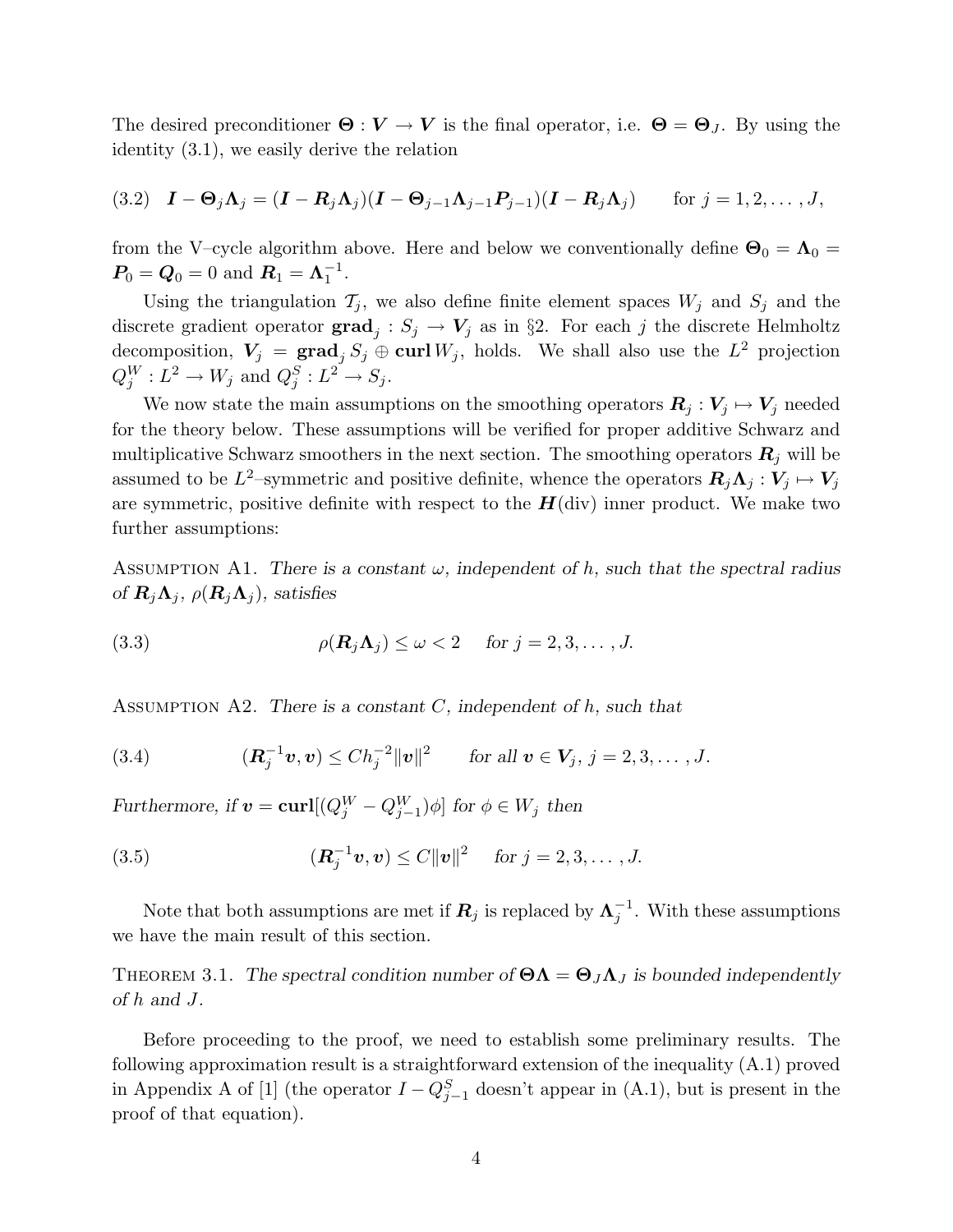LEMMA 3.2. Let  $v, \hat{v} \in \text{grad}_j S_j \subset V_j$  be such that div  $\hat{v} = Q_{j-1}^S$  div  $v$ . Then there is a constant C, independent of  $h_j$ , such that

$$
||\mathbf{v} - \hat{\mathbf{v}}|| \leq Ch_j ||(I - Q_{j-1}^S) \operatorname{div} \mathbf{v}||.
$$

The second result we shall need is a form of the strengthened Cauchy–Schwarz inequality (cf. §6.1 of [8]).

LEMMA 3.3. Assume that  $1 \leq i < j \leq J$ . There is a constant C, independent of h and J, such that

(3.6) 
$$
(\mathbf{curl}\,\mu,\mathbf{v})\leq C\gamma^{j-i}h_j^{-1}\|\mu\|_0\|\mathbf{v}\|_0 \quad \text{for all }\mu\in W_j,\,\mathbf{v}\in V_i,
$$

and

(3.7) 
$$
(\operatorname{div} \boldsymbol{u}, \operatorname{div} \boldsymbol{v}) \leq C \gamma^{j-i} h_j^{-1} ||\boldsymbol{u}||_0 || \operatorname{div} \boldsymbol{v}|| \quad \text{for all } \boldsymbol{u} \in V_j, \, \boldsymbol{v} \in V_i.
$$

*Proof.* Let  $T \in \mathcal{T}_i$ . In order to show  $(3.6)$  it is enough to show that

$$
\int_T (\mathbf{curl}\,\mu) \cdot \mathbf{v} \, dx \le C\gamma^{j-i} h_j^{-1} \|\mu\|_{0,T} \|\mathbf{v}\|_{0,T},
$$

where the subscript T indicates that the  $L^2$ -norms are defined with respect to the domain T.

For  $\mu \in W_j$  we define  $\mu_0 \in W_j$  by specifying its value at the usual nodal points of  $W_j$ , namely,  $\mu_0$  interpolates  $\mu$  at the nodal points interior to T, but is zero at all other nodal points. In particular,  $\mu_0$  vanishes on  $\partial T$ , so

$$
\int_T (\mathbf{curl}\,\mu_0)\cdot \boldsymbol{v} \,dx = \int_T \mu_0 \operatorname{rot} \boldsymbol{v} \,dx \le \|\mu_0\|_{0,T} \|\operatorname{rot} \boldsymbol{v}\|_{0,T} \le Ch_i^{-1} \|\mu\|_{0,T} \|\boldsymbol{v}\|_{0,T} \le C\gamma^{2(j-i)} h_j^{-1} \|\mu\|_{0,T} \|\boldsymbol{v}\|_{0,T}.
$$

Next, let  $(\partial T)_j \subset T$  denote the union of all the triangles in  $\mathcal{T}_j$  which are contained is T and meet  $\partial T$ . Considering the ratio of the areas of  $(\partial T)_j$  and T, we see that  $||\boldsymbol{v}||_0^2$  $_{0,\left( \partial T\right) _{j}}^{2}\leq$  $C\gamma^{2(j-i)}\|\boldsymbol{v}\|_{0,T}^2$ , while

$$
\|\operatorname{curl}(\mu-\mu_0)\|_{0,(\partial T)_j}^2 \le C \sum_x \left|\frac{\mu(x)}{h_j}\right|^2 h_j^2 \le Ch_j^{-2} \|\mu\|_{0,(\partial T)_j}^2,
$$

where the sum ranges of nodal points x belonging to  $\partial T$ . Thus

$$
\int_T \mathbf{curl}(\mu - \mu_0) \cdot \mathbf{v} \, dx \leq ||\mathbf{curl}(\mu - \mu_0)||_{0,(\partial T)_j} ||\mathbf{v}||_{0,(\partial T)_j} \leq C\gamma^{j-i}h_j^{-1}||\mu||_{0,T} ||\mathbf{v}||_{0,T},
$$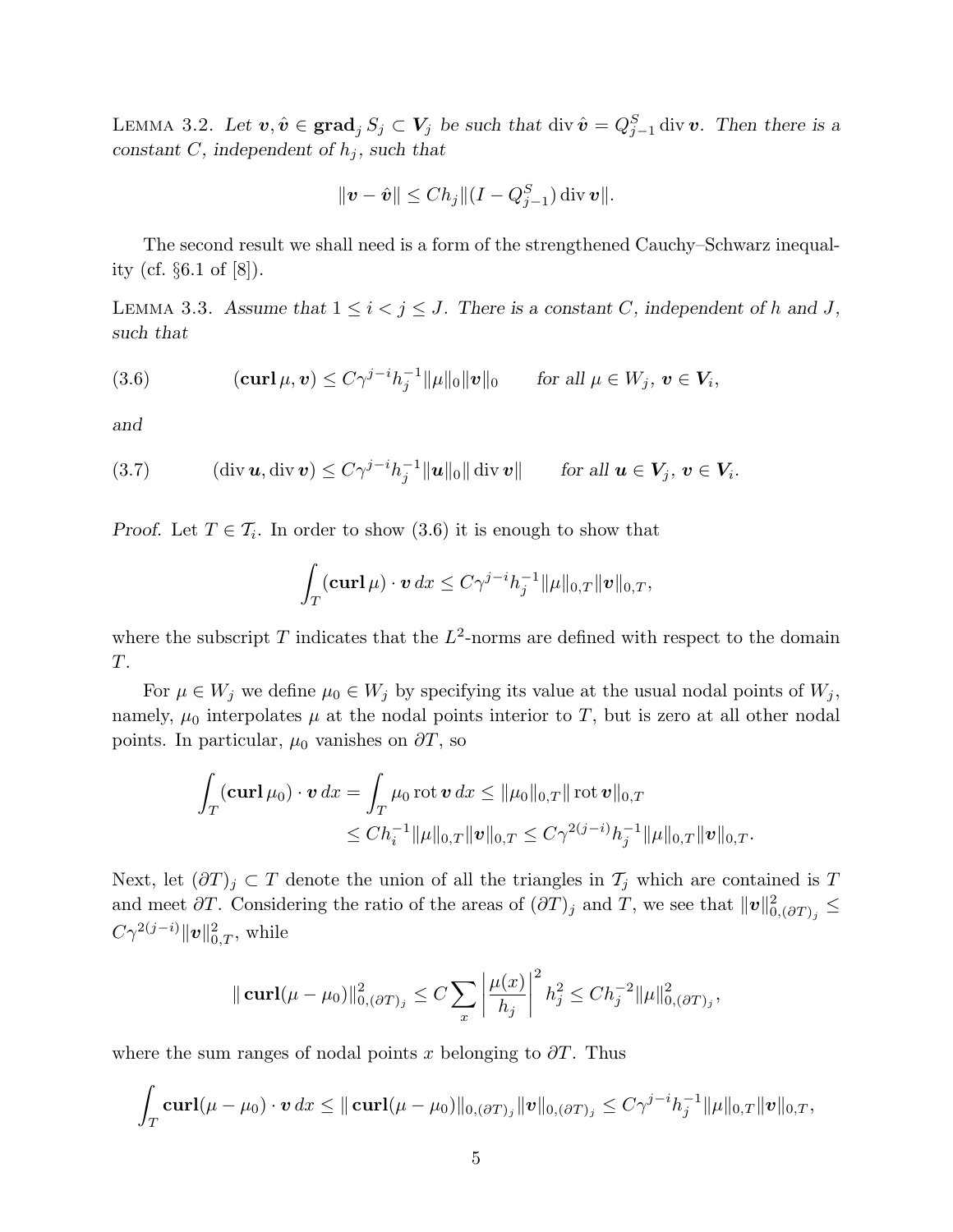which, combined with the preceding estimate, completes the proof of  $(3.6)$ . The proof of  $(3.7)$  is completely similar.  $\square$ 

For  $j = 1, 2, ..., J$  define operators  $T_j : V_J \mapsto V_j$  by  $T_j = R_j Q_j \Lambda = R_j \Lambda_j P_j$ . Then  $T_j$  is symmetric and positive definite with respect to the bilinear form  $\Lambda$  and it follows from (3.3) that

(3.8) 
$$
\rho(\mathbf{T}_j) = \rho(\mathbf{R}_j \mathbf{\Lambda}_j) \leq \omega < 2 \quad \text{for } j = 1, 2, \dots, J.
$$

The operators  $T_j$  are useful in order to obtain a well-known algebraic characterization of the preconditioner  $\Theta$ . The recurrence relation

$$
\boldsymbol{I} - \boldsymbol{\Theta}_j \boldsymbol{\Lambda}_j \boldsymbol{P}_j = (\boldsymbol{I} - \boldsymbol{T}_j)(\boldsymbol{I} - \boldsymbol{\Theta}_{j-1} \boldsymbol{\Lambda}_{j-1} \boldsymbol{P}_{j-1})(\boldsymbol{I} - \boldsymbol{T}_j) \quad \text{for } j = 1, 2, \dots, J,
$$

may be verified by considering separately its application to the elements of  $V_j$  and of its  $H(\text{div})$ -orthogonal complement, and invoking  $(3.2)$ . In particular, this implies that  $\mathbf{I} - \mathbf{\Theta} \mathbf{\Lambda} = \mathbf{E}_{J} \mathbf{E}_{J}^{*}$ , where the operators  $\mathbf{E}_{j}$  are defined by

$$
E_0 = I, \quad E_j = (I - T_j)(I - T_{j-1})\dots(I - T_1) \quad \text{for } j = 1, 2, \dots, J,
$$

and  $\mathbf{E}_{J}^{*}$  denotes the adjoint of  $\mathbf{E}_{J}$  with respect to the  $\mathbf{H}$ (div) inner product. Hence, to prove Theorem 3.1, it is suffices to show that

(3.9) 
$$
\|I - \Theta \Lambda\| = \|E_J\|^2 < \delta^2 < 1,
$$

where  $\delta$  is independent of h and J. Here  $\|\cdot\|$  denotes the  $H(\text{div})$  operator norm. It also follows from the spectral bound (3.8) and from the abstract multilevel theory (cf., for example, Lemma 4.3 of [8]) that

(3.10) 
$$
\Lambda(E_J\boldsymbol{u},E_J\boldsymbol{u})\leq \Lambda(\boldsymbol{u},\boldsymbol{u})-(2-\omega)\sum_{j=1}^J\Lambda(T_jE_{j-1}\boldsymbol{u},E_{j-1}\boldsymbol{u}).
$$

If we can show that

(3.11) 
$$
\Lambda(\boldsymbol{u},\boldsymbol{u}) \leq c \sum_{j=1}^{J} \Lambda(\boldsymbol{T}_j \boldsymbol{E}_{j-1} \boldsymbol{u}, \boldsymbol{E}_{j-1} \boldsymbol{u}) \quad \text{for all } \boldsymbol{u} \in \boldsymbol{V}_J,
$$

with c independent of h and J, then we can combine with  $(3.10)$  to obtain

$$
\Lambda(E_J u, E_J u) \leq \Lambda(u, u)[1 - (2 - \omega)/c],
$$

from which (3.9) (and Theorem 3.1) follows.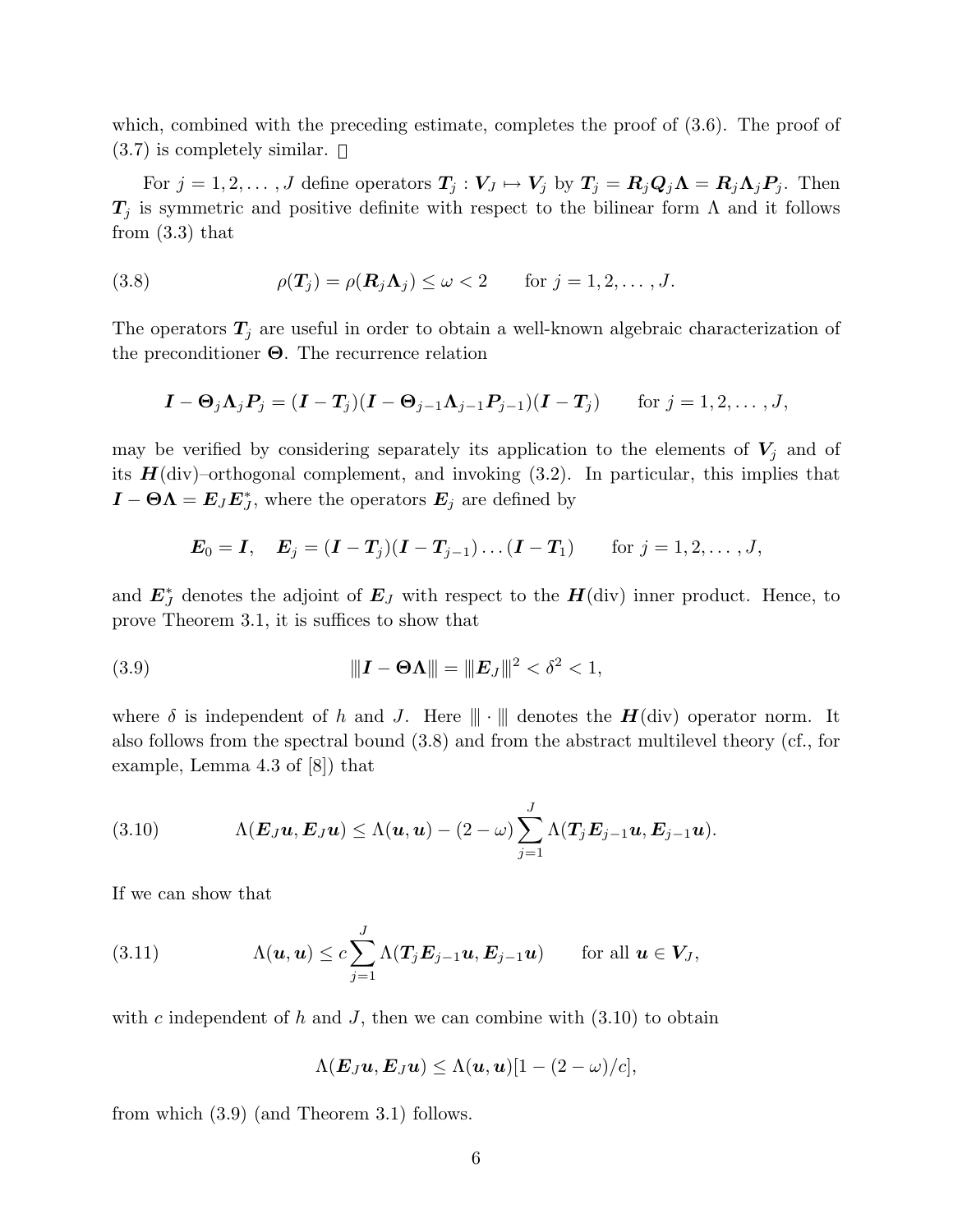To establish (3.11), we begin by using the discrete Helmholtz decomposition with respect to the space  $V$  to write

$$
\mathbf{u} = \mathbf{grad}_J \, p + \mathbf{curl} \, \mu, \quad \text{where } p \in S, \, \mu \in W.
$$

Let  $\boldsymbol{v} = \boldsymbol{v}^J = \mathbf{grad}_J p$  and decompose  $\boldsymbol{v}$  as

$$
\boldsymbol{v} = \sum_{j=1}^J (\boldsymbol{v}^j - \boldsymbol{v}^{j-1}) = \sum_{j=1}^J (\boldsymbol{v}^j - \hat{\boldsymbol{v}}^j) + \sum_{j=1}^J (\hat{\boldsymbol{v}}^j - \boldsymbol{v}^{j-1}),
$$

where  $v^j$  and  $\hat{v}^j$  are defined by

$$
\begin{aligned}\n\boldsymbol{v}^j \in \mathbf{grad}_j \, S_j, \qquad \mathrm{div} \, \boldsymbol{v}^j = Q_j^S \, \mathrm{div} \, \boldsymbol{v}, \\
\hat{\boldsymbol{v}}^j \in \mathbf{grad}_j \, S_j, \qquad \mathrm{div} \, \hat{\boldsymbol{v}}^j = Q_{j-1}^S \, \mathrm{div} \, \boldsymbol{v},\n\end{aligned}
$$

for  $j = 1, 2, ..., J$ , and  $v^0 = 0$ . It follows from Lemma 3.2 that

(3.12) 
$$
\|\bm{v}^j - \hat{\bm{v}}^j\| \leq Ch_j \|(Q_j^S - Q_{j-1}^S) \operatorname{div} \bm{v}\|.
$$

Furthermore, since  $\text{div}(\hat{v}^j - v^{j-1}) = 0$  , we may write  $\sum_{j=1}^J (\hat{v}^j - v^{j-1}) = \text{curl } \rho$ , for a suitable  $\rho \in W$ . Setting  $\mathbf{w} = \sum_{j=1}^{J} (\mathbf{v}^j - \hat{\mathbf{v}}^j)$ , we then have the decomposition

$$
\mathbf{u} = \mathbf{w} + \mathbf{curl}(\mu + \rho) = \mathbf{w} + \mathbf{curl} \phi,
$$

where  $\phi = \mu + \rho \in W$ . Hence, we have

(3.13) 
$$
\Lambda(\mathbf{u},\mathbf{u}) = \Lambda(\mathbf{w},\mathbf{u}) + \Lambda(\mathbf{curl}\phi,\mathbf{u}).
$$

From the definition of the operators  $\mathbf{E}_j$  we obtain the identity

(3.14) 
$$
I = E_j + \sum_{k=1}^{j} T_k E_{k-1}
$$

and this implies

$$
\Lambda(\boldsymbol{w}, \boldsymbol{u}) = \sum_{j=1}^J \Lambda(\boldsymbol{v}^j - \hat{\boldsymbol{v}}^j, \boldsymbol{u})
$$
  
= 
$$
\sum_{j=1}^J \Lambda(\boldsymbol{v}^j - \hat{\boldsymbol{v}}^j, \boldsymbol{E}_{j-1}\boldsymbol{u}) + \sum_{j=2}^J \sum_{k=1}^{j-1} \Lambda(\boldsymbol{v}^j - \hat{\boldsymbol{v}}^j, \boldsymbol{T}_k \boldsymbol{E}_{k-1}\boldsymbol{u}).
$$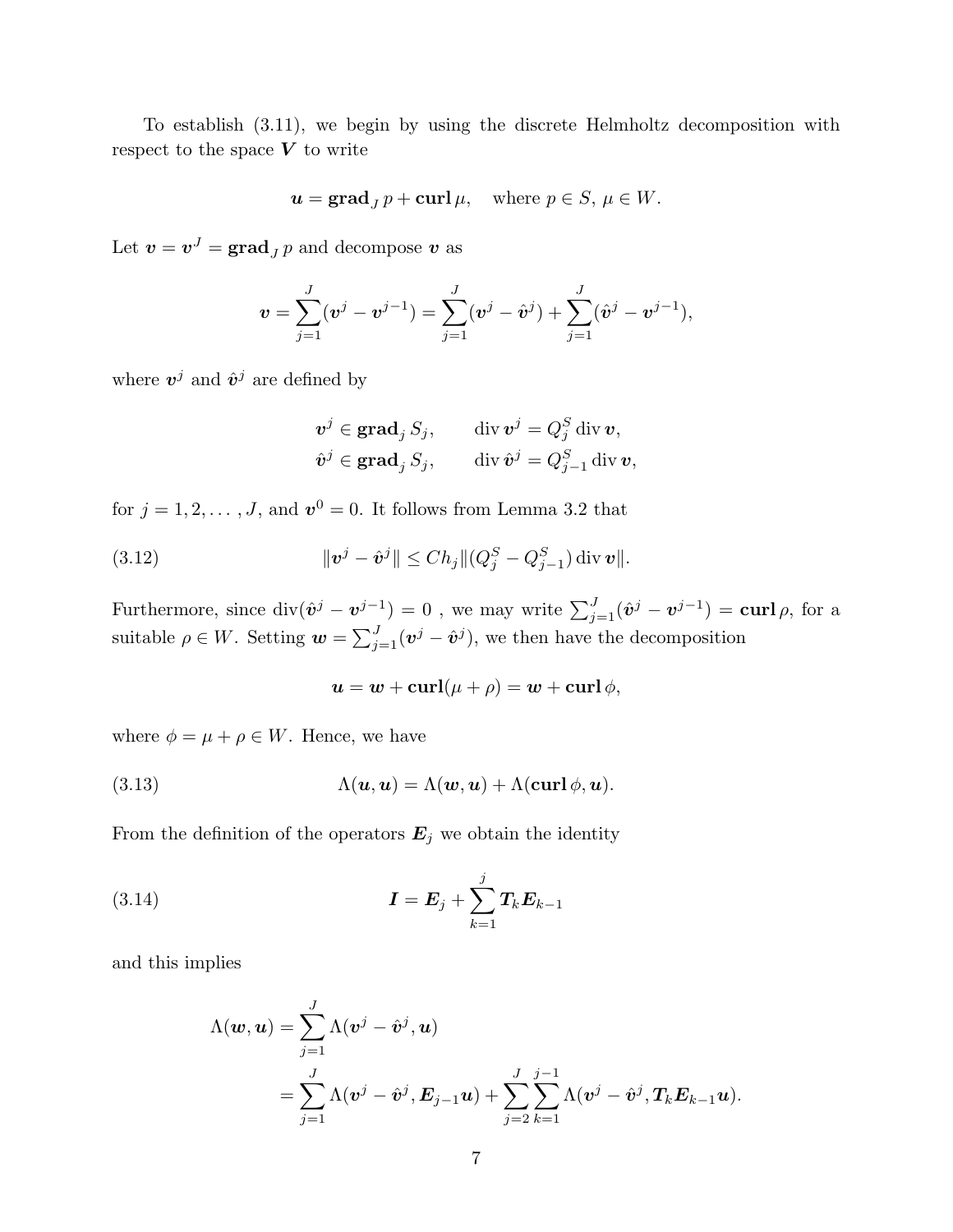Now, from the definitions of the operators  $\boldsymbol{\Lambda}$  and  $\boldsymbol{T_j}$  we have

$$
\begin{aligned} \sum_{j=1}^J \Lambda(\bm{v}^j - \hat{\bm{v}}^j, \bm{E}_{j-1} \bm{u}) &= \sum_{j=1}^J (\bm{v}^j - \hat{\bm{v}}^j, \bm{Q}_j \bm{\Lambda} \bm{E}_{j-1} \bm{u}) \\ &= \sum_{j=1}^J (\bm{R}_j^{-1/2} [\bm{v}^j - \hat{\bm{v}}^j], \bm{R}_j^{1/2} \bm{Q}_j \bm{\Lambda} \bm{E}_{j-1} \bm{u}) \\ & \leq \biggl\{ \sum_{j=1}^J (\bm{R}_j^{-1} [\bm{v}^j - \hat{\bm{v}}^j], [\bm{v}^j - \hat{\bm{v}}^j]) \biggr\}^{1/2} \biggl\{ \sum_{j=1}^J \Lambda(\bm{T}_j \bm{E}_{j-1} \bm{u}, \bm{E}_{j-1} \bm{u}) \biggr\}^{1/2}. \end{aligned}
$$

Using  $(3.4)$  and  $(3.12)$  we obtain

$$
\sum_{j=1}^{J} (\mathbf{R}_{j}^{-1}[\mathbf{v}^{j} - \hat{\mathbf{v}}^{j}], [\mathbf{v}^{j} - \hat{\mathbf{v}}^{j}]) \leq C \sum_{j=1}^{J} h_{j}^{-2} \|\mathbf{v}^{j} - \hat{\mathbf{v}}^{j}\|^{2}
$$
  

$$
\leq C \sum_{j=1}^{J} \| (Q_{j}^{S} - Q_{j-1}^{S}) \operatorname{div} \mathbf{v} \|^{2} = C \| \operatorname{div} \mathbf{v} \|^{2}.
$$

Hence,

$$
\sum_{j=1}^J \Lambda(\boldsymbol{v}^j - \hat{\boldsymbol{v}}^j, \boldsymbol{E}_{j-1}\boldsymbol{u}) \leq C \|\operatorname{div} \boldsymbol{v}\| \bigg\{\sum_{j=1}^J \Lambda(T_j \boldsymbol{E}_{j-1}\boldsymbol{u}, \boldsymbol{E}_{j-1}\boldsymbol{u})\bigg\}^{1/2}.
$$

Now from (3.7) and (3.12), and the fact that  $\rho(T_k) \leq \omega$ , we obtain

$$
\begin{aligned} & \sum_{j=2}^J \sum_{k=1}^{j-1} \Lambda(\bm{v}^j - \hat{\bm{v}}^j, \bm{T}_k \bm{E}_{k-1} \bm{u}) \\ &= \sum_{j=2}^J \sum_{k=1}^{j-1} \left[ (\bm{v}^j - \hat{\bm{v}}^j, \bm{T}_k \bm{E}_{k-1} \bm{u}) + (\text{div}[\bm{v}^j - \hat{\bm{v}}^j], \text{div} \, \bm{T}_k \bm{E}_{k-1} \bm{u}) \right] \\ & \leq \sum_{j=2}^J \sum_{k=1}^{j-1} \| (Q_j^S - Q_{j-1}^S) \, \text{div} \, \bm{v} \| \big[ h_j \| \bm{T}_k \bm{E}_{k-1} \bm{u} \| + c \gamma^{j-k} \| \, \text{div} \, \bm{T}_k \bm{E}_{k-1} \bm{u} \| \big] \\ & \leq \sum_{j=2}^J \sum_{k=1}^{j-1} C \gamma^{j-k} \| (Q_j^S - Q_{j-1}^S) \, \text{div} \, \bm{v} \| \| \bm{T}_k \bm{E}_{k-1} \bm{u} \|_{\bm{H}(\text{div})}. \end{aligned}
$$

Using the elementary inequality

$$
\sum_{j=1}^{\infty} \sum_{k=1}^{j} \gamma^{j-k} a_j b_k \le C_{\gamma} \left( \sum_{j=1}^{\infty} a_j^2 \right)^{1/2} \left( \sum_{k=1}^{\infty} b_k^2 \right)^{1/2},
$$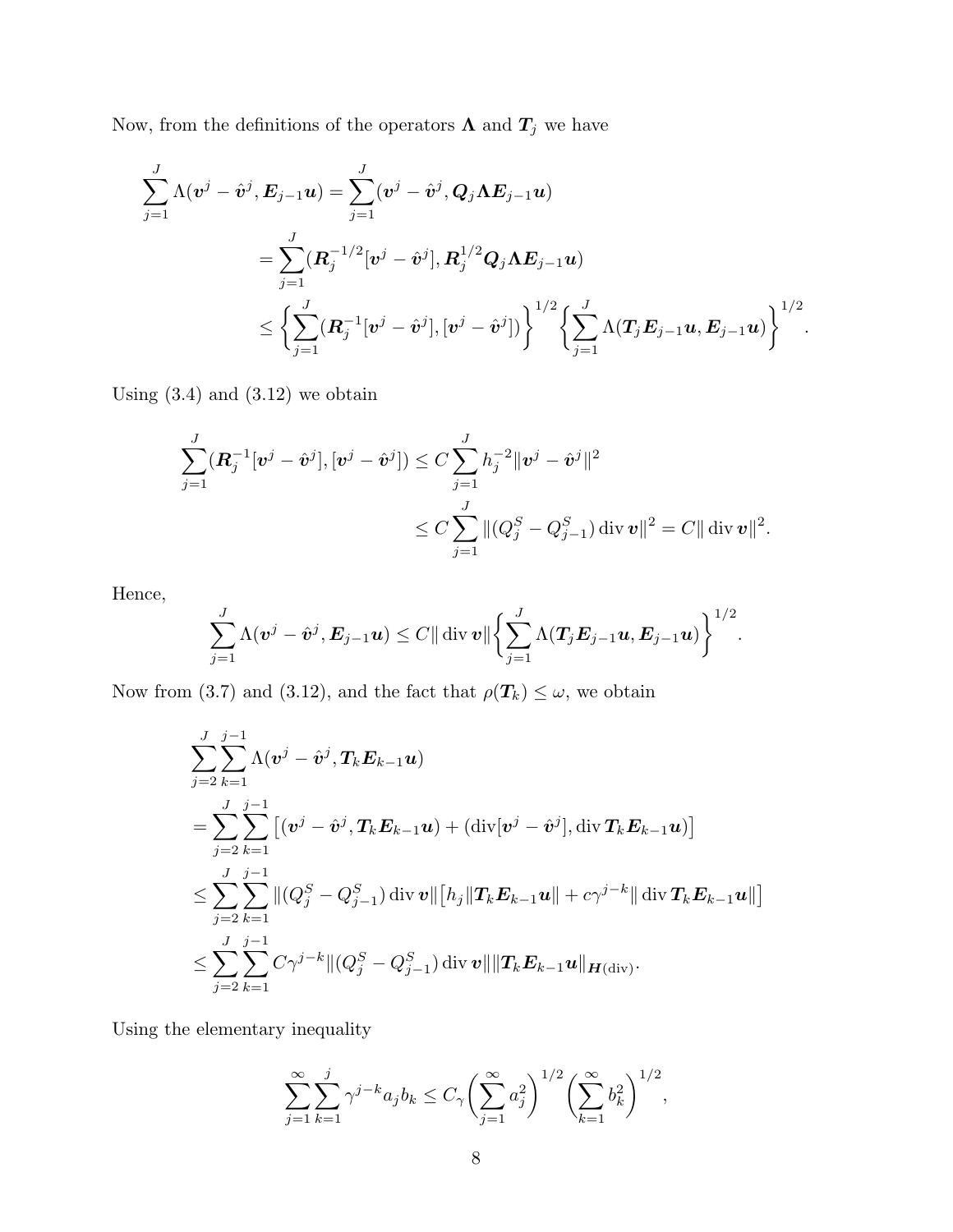we can bound the right hand side by

$$
C\bigg\{\sum_{j=1}^J\|(Q_j^S-Q_{j-1}^S)\operatorname{div} \boldsymbol{v}\|^2\bigg\}^{1/2}\bigg\{\sum_{k=1}^J\Lambda(T_k\boldsymbol{E}_{k-1}\boldsymbol{u},T_k\boldsymbol{E}_{k-1}\boldsymbol{u})\bigg\}^{1/2} \\qquad \qquad \leq C\omega^{1/2}\|\operatorname{div} \boldsymbol{v}\|\bigg\{\sum_{k=1}^J\Lambda(T_k\boldsymbol{E}_{k-1}\boldsymbol{u},\boldsymbol{E}_{k-1}\boldsymbol{u})\bigg\}^{1/2}.
$$

Since  $\|\text{div } v\|^2 = \|\text{div } u\|^2 \leq \Lambda(u, u)$ , we can combine these results, to get

(3.15) 
$$
\Lambda(\boldsymbol{w},\boldsymbol{u}) \leq C \bigg\{ \Lambda(\boldsymbol{u},\boldsymbol{u}) \bigg\}^{1/2} \bigg\{ \sum_{k=1}^J \Lambda(T_k E_{k-1}\boldsymbol{u}, E_{k-1}\boldsymbol{u}) \bigg\}^{1/2}.
$$

Next, we consider the second term  $\Lambda(\text{curl } \phi, \mathbf{u})$  on the right hand side of (3.13). Let  $\phi_j = (Q_j^W - Q_{j-1}^W)\phi$ . From the approximation property of the space  $W_j$  it follows that

(3.16) 
$$
\|\phi_j\| \leq Ch_j \|\operatorname{curl} \phi_j\|.
$$

We also recall the following result (cf., for example, Lemma 6.7 in [8]):

(3.17) 
$$
\sum_{j=1}^{J} || \mathbf{curl} \, \phi_j ||^2 \leq C || \mathbf{curl} \, \phi ||^2.
$$

From the identity (3.14), we have

$$
\Lambda(\boldsymbol{\operatorname{curl}}\,\phi,\boldsymbol{u})=\sum_{j=1}^J\Lambda(\boldsymbol{\operatorname{curl}}\,\phi_j,\boldsymbol{u})=\sum_{j=1}^J\Lambda(\boldsymbol{\operatorname{curl}}\,\phi_j,\boldsymbol{E}_{j-1}\boldsymbol{u})+\sum_{j=2}^J\sum_{k=1}^{j-1}\Lambda(\boldsymbol{\operatorname{curl}}\,\phi_j,\boldsymbol{T}_k\boldsymbol{E}_{k-1}\boldsymbol{u}).
$$

Proceeding as before, we obtain

$$
\begin{aligned} &\sum_{j=1}^{J}\Lambda(\boldsymbol{\mathrm{curl}}\,\phi_{j},\boldsymbol{E}_{j-1}\boldsymbol{u})=\sum_{j=1}^{J}(\boldsymbol{R}_{j}^{-1/2}\,\boldsymbol{\mathrm{curl}}\,\phi_{j},\boldsymbol{R}_{j}^{1/2}\boldsymbol{Q}_{j}\Lambda\boldsymbol{E}_{j-1}\boldsymbol{u})\\ &\leq\biggl\{\sum_{j=1}^{J}(\boldsymbol{R}_{j}^{-1}\,\boldsymbol{\mathrm{curl}}\,\phi_{j},\boldsymbol{\mathrm{curl}}\,\phi_{j})\biggr\}^{1/2}\biggl\{\sum_{j=1}^{J}\Lambda(\boldsymbol{T}_{j}\boldsymbol{E}_{j-1}\boldsymbol{u},\boldsymbol{E}_{j-1}\boldsymbol{u})\biggr\}^{1/2}.\end{aligned}
$$

Now using (3.5) and (3.17), we get  $\sum_{j=1}^{J} (\boldsymbol{R}_{j}^{-1} \boldsymbol{\mathrm{curl}} \, \phi_j, \boldsymbol{\mathrm{curl}} \, \phi_j) \leq C ||\boldsymbol{\mathrm{curl}} \, \phi||^2$ . Further-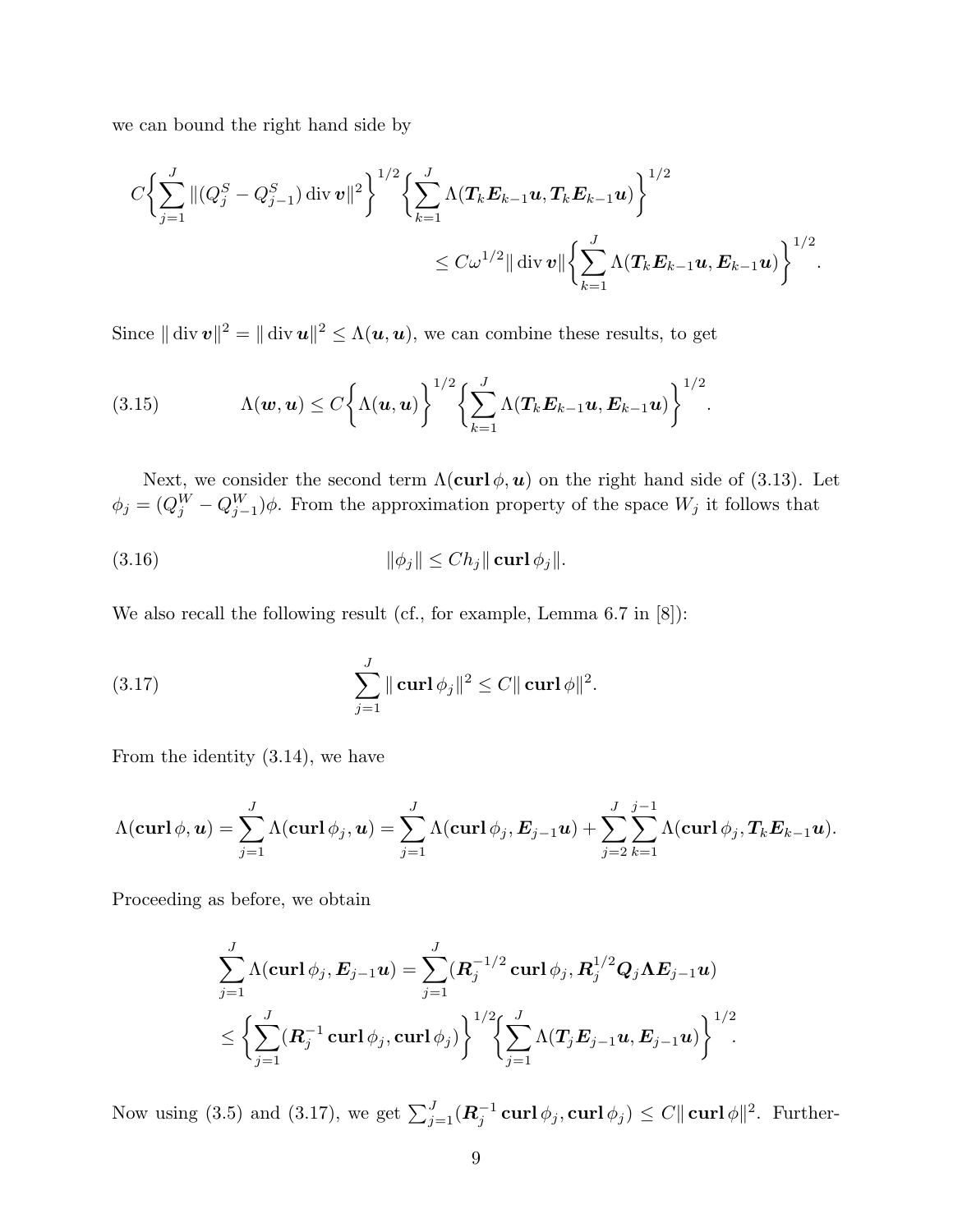more, using the strengthened Cauchy–Schwarz inequality (3.6) and (3.16), we obtain

$$
\begin{aligned} \sum_{j=2}^J \sum_{k=1}^{j-1} & \Lambda(\mathbf{curl}\,\phi_j,\bm{T}_k\bm{E}_{k-1}\bm{u}) = \sum_{j=2}^J \sum_{k=1}^{j-1}(\mathbf{curl}\,\phi_j,\bm{T}_k\bm{E}_{k-1}\bm{u}) \\ & \leq C \sum_{j=2}^J \sum_{k=1}^{j-1} \gamma^{j-k} h_j^{-1} \|\phi_j\| \|\bm{T}_k\bm{E}_{k-1}\bm{u}\| \\ & \leq C \sum_{j=2}^J \sum_{k=1}^{j-1} \gamma^{j-k} \|\mathbf{curl}\,\phi_j\| \|\bm{T}_k\bm{E}_{k-1}\bm{u}\| \\ & \leq C \biggl\{ \sum_{j=1}^J \|\mathbf{curl}\,\phi_j\|^2 \biggr\}^{1/2} \biggl\{ \sum_{k=1}^J \Lambda(\bm{T}_k\bm{E}_{k-1}\bm{u},\bm{T}_k\bm{E}_{k-1}\bm{u}) \biggr\}^{1/2} \\ & \leq C \|\mathbf{curl}\,\phi\| \omega^{1/2} \biggl\{ \sum_{k=1}^J \Lambda(\bm{T}_k\bm{E}_{k-1}\bm{u},\bm{E}_{k-1}\bm{u}) \biggr\}^{1/2} . \end{aligned}
$$

Combining these results, we obtain

(3.18) 
$$
\Lambda(\operatorname{curl} \phi, \boldsymbol{u}) \leq C \|\operatorname{curl} \phi\| \left\{ \sum_{k=1}^J \Lambda(T_k E_{k-1} \boldsymbol{u}, E_{k-1} \boldsymbol{u}) \right\}^{1/2}.
$$

If we can show that  $\|\operatorname{curl} \phi\| \le C \left\{ \Lambda(u, u) \right\}^{1/2}$ , then (3.13), (3.15), and (3.18) will imply the desired estimate (3.11). Observe that

$$
\|\operatorname{curl} \phi\|^2 = \|u - w\|^2 \le 2(\|u\|^2 + \|w\|^2).
$$

Therefore, to complete the proof it remains to show that  $\|\mathbf{w}\|^2 \leq C\Lambda(\mathbf{u},\mathbf{u})$ . However, by (3.12) and the fact that  $\sum_{j} h_j^2 \leq \sum_{j} \gamma^{4j} \leq C_{\gamma}$ , we obtain

$$
\|\mathbf{w}\|^2 \leq \left(\sum_{j=1}^J \|\mathbf{v}^j - \hat{\mathbf{v}}^j\|\right)^2 \leq C \bigg[\sum_{j=1}^J h_j \| (Q_j^S - Q_{j-1}^S) \operatorname{div} \mathbf{v} \|\bigg]^2
$$
  

$$
\leq C \bigg(\sum_{j=1}^J h_j^2\bigg) \bigg[\sum_{j=1}^J \|(Q_j^S - Q_{j-1}^S) \operatorname{div} \mathbf{v} \|^2\bigg] \leq C \|\operatorname{div} \mathbf{v} \|^2 \leq C \|\operatorname{div} \mathbf{u} \|^2.
$$

Hence the theorem is established.  $\square$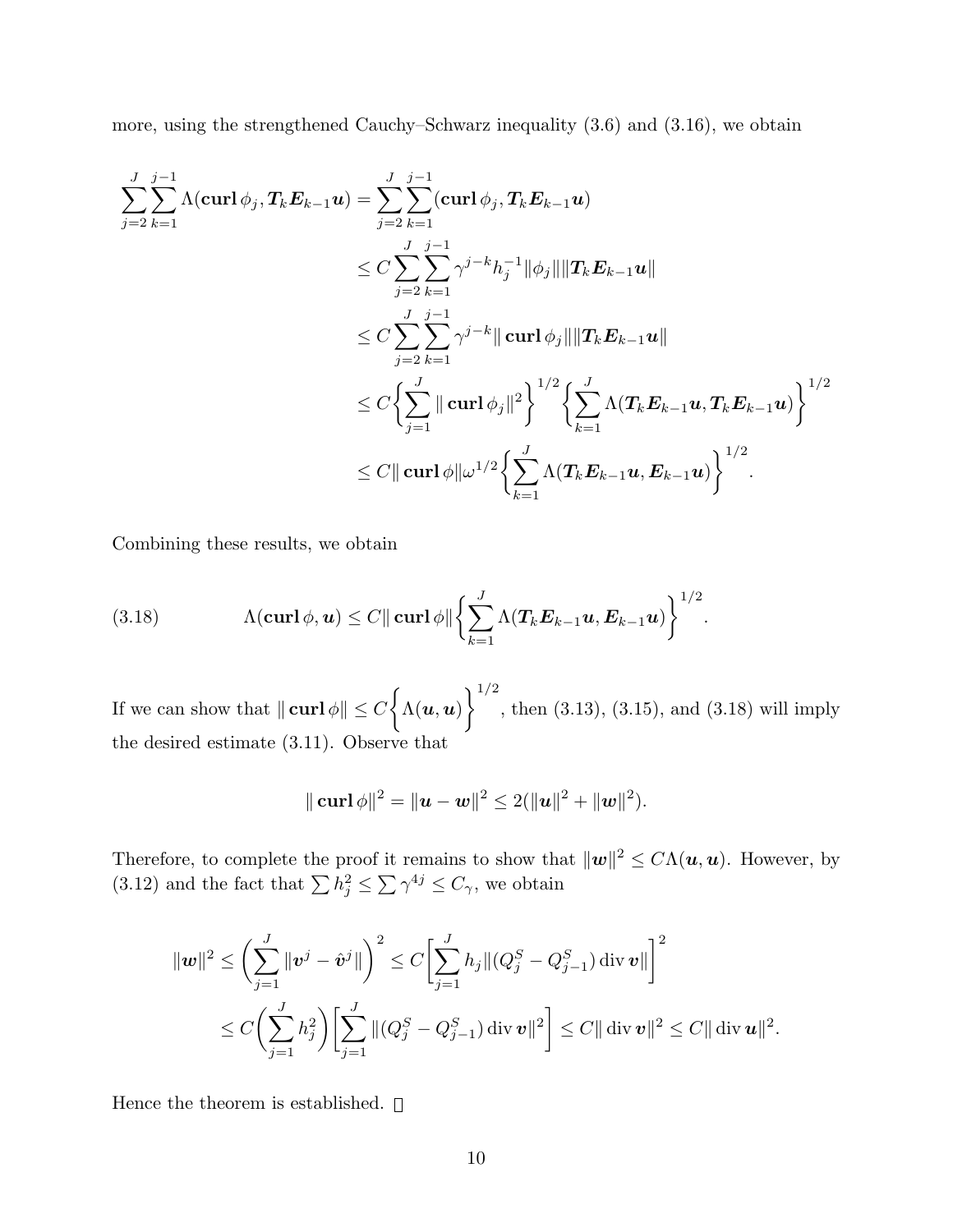4. Smoothing operators. To complete the description of the multigrid algorithm, we must construct proper  $L^2$ -symmetric, positive definite smoothing operators  $\mathbf{R}_j : \mathbf{V}_j \to \mathbf{R}_j$  $V_j$  satisfying the Assumptions A1 and A2. Let us first observe that a simple Richardson smoother of the form  $\mathbf{R}_i = \alpha_i \mathbf{I}$ , where  $\alpha_i$  is a positive constant, will not have this property. This is because (3.3) will imply a bound of the form  $\alpha_j \leq ch_j^2$ , where c is independent of h and j. On the other hand, (3.5) will only be satisfied if  $\alpha_i$  is uniformly bounded away from zero. In fact, this observation is consistent with numerical observations done by Cai, Goldstein, and Pasciak [4]. They observed that, in general, standard multigrid methods may not lead to a uniform preconditioner for the operator  $\Lambda$ .

We now show how to define additive Schwarz and multiplicative Schwarz smoothers that do satisfy A1 and A2. These are the same smoothers as were used in [1] and analyzed in the convex case, and the construction is described in more detail there.

To define the additive Schwarz smoother, let  $\mathcal{N}_j$  be the set of vertices in the triangulation  $\mathcal{T}_j$ , and for each  $\nu \in \mathcal{N}_j$  let  $\mathcal{T}_{j,\nu}$  be the set of triangles in  $\mathcal{T}_j$  meeting at the vertex ν. These form a triangulation of a small subdomain,  $\Omega_{j,\nu}$ , and the family of domains  $\{\Omega_{j,\nu}\}_{\nu\in\mathcal{N}_j}$  form an overlapping covering of  $\Omega$ . Let  $V_{j,\nu}$ ,  $W_{j,\nu}$ , and  $S_{j,\nu}$  be the subsets of functions in  $V_j$ ,  $W_j$ , and  $S_j$ , respectively, which are supported in  $\overline{\Omega}_{j,\nu}$ . The discrete operator  $\Lambda_{j,\nu}: V_{j,\nu} \to V_{j,\nu}$  and the  $L^2$  and  $H(\text{div})$  projections,  $Q_{j,\nu}$  and  $P_{j,\nu}$ , onto  $V_{j,\nu}$  are defined in the obvious way. The additive Schwarz operator with respect to the decomposition  ${V_{j,\nu}}$  of  $V_j$  is the operator  $B_j: V_j \to V_j$  given by

$$
\pmb B_j = \sum_{\nu \in \mathcal{N}_j} \pmb P_{j,\nu} \Lambda_j^{-1} \equiv \sum_{\nu \in \mathcal{N}_j} \Lambda_{j,\nu}^{-1} Q_{j,\nu},
$$

and the additive smoother we shall use is  $\mathbf{R}_j = \eta \mathbf{B}_j$ , where  $\eta > 0$  is a scaling factor. As discussed in [1],  $\mathbf{R}_j$  can be easily and efficiently evaluated.

THEOREM 4.1. If the scaling factor  $\eta \in (0, 2/3)$ , then the additive Schwarz smoother  $\mathbf{R}_j$ is  $L^2$ -symmetric, positive definite and satisfies Assumptions A1 and A2.

Proof. It is clear that  $\mathbf{R}_j$  is  $L^2$ -symmetric and positive definite. Furthermore, by a standard argument from domain decomposition theory, the spectral radius  $\rho(B_i \Lambda_i)$  is bounded by the maximum number of overlaps in the covering  $\{\Omega_{j,\nu}\}_{\nu \in \mathcal{N}_J}$ , namely 3 (cf. the proof of Theorem 4.1 in [1]). Hence,  $\rho(\mathbf{R}_i \Lambda_i) \leq 3\eta$  for  $j = 2, 3, ..., J$ , and Assumption A1 is satisfied.

In order to establish Assumption A2 for the additive smoother, we will use the fact that

(4.1) 
$$
(\mathbf{B}_j^{-1}\mathbf{v}, \mathbf{v}) = \inf_{\substack{\mathbf{v}_\nu \in \mathbf{V}_{j,\nu} \\ \sum_\nu \mathbf{v}_\nu = \mathbf{v}}} \sum_{\nu \in \mathcal{N}_j} \Lambda(\mathbf{v}_\nu, \mathbf{v}_\nu).
$$

This property is frequently used in the analysis of domain decomposition methods, and a proof can be found in Appendix B of [1].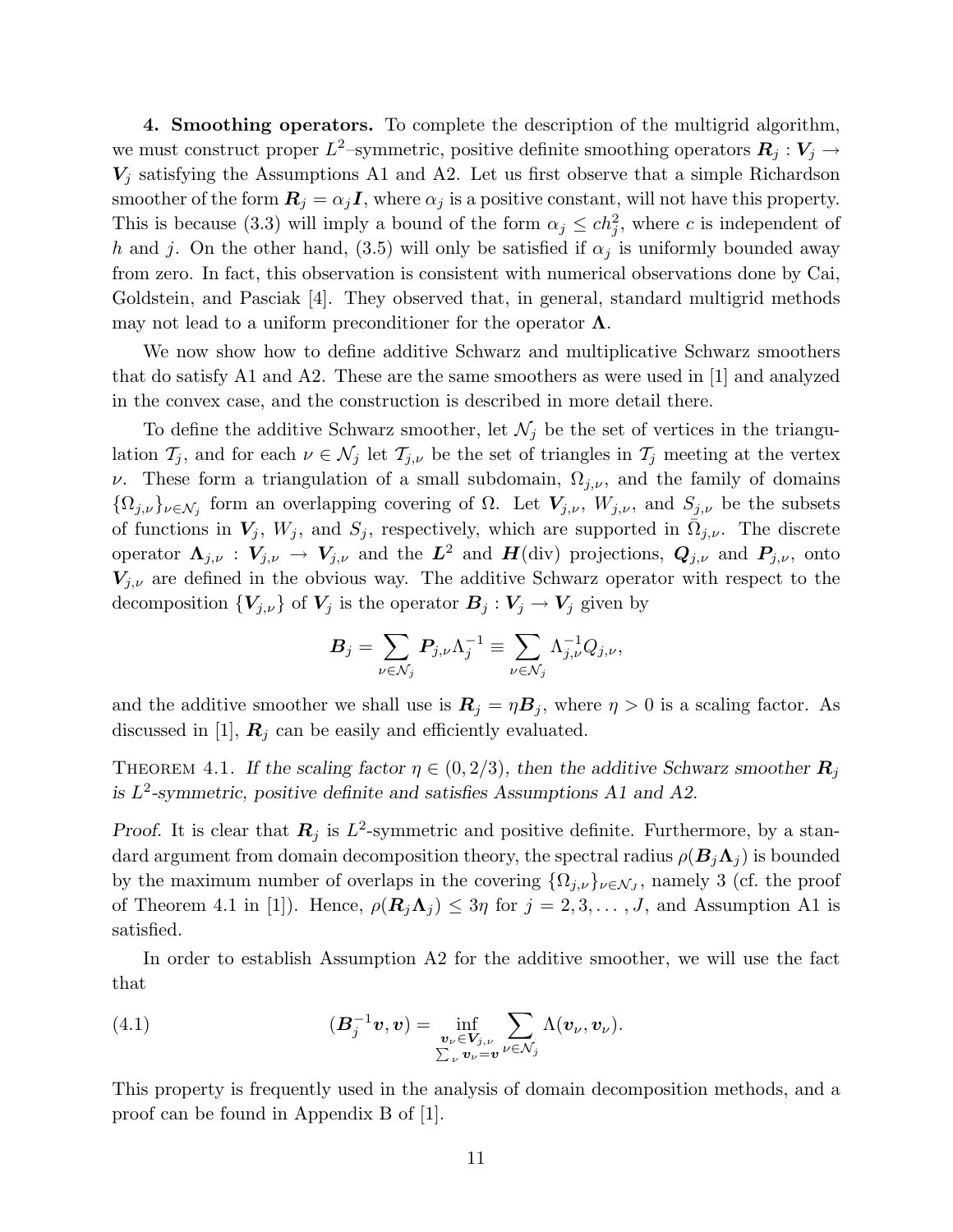Given  $v \in V_j$ , we can construct by local interpolation, elements  $v_{\nu} \in V_{j,\nu}$  such that  $\boldsymbol{v} = \sum_{\nu} \boldsymbol{v}_{\nu}$  and

$$
\sum_{\nu \in \mathcal{N}_j} ||\boldsymbol{v}_{\nu}||^2 \leq C ||\boldsymbol{v}||^2.
$$

Using an inverse inequality we have

$$
\sum_{\nu \in \mathcal{N}_j} \Lambda(\boldsymbol{v}_\nu, \boldsymbol{v}_\nu) \leq C \sum_{\nu \in \mathcal{N}_j} h_j^{-2} \|\boldsymbol{v}_\nu\|^2 \leq C h_j^{-2} \|\boldsymbol{v}\|^2.
$$

In view of (4.1) this establishes (3.4).

Next, let  $\mathbf{v} = \textbf{curl} \phi_j$ , with  $\phi_j = (Q_j^W - Q_{j-1}^W) \phi$  for some  $\phi \in W_j$ . Then (3.16) holds and, again by local interpolation, we can find  $\phi_{j,\nu} \in W_{j,\nu}$  such that

$$
\phi_j = \sum_{\nu} \phi_{j,\nu}, \qquad \sum_{\nu \in \mathcal{N}_j} ||\phi_{j,\nu}||^2 \le C ||\phi_j||^2.
$$

Let  $\mathbf{v}_{j,\nu} = \mathbf{curl} \, \phi_{j,\nu}$ . Then

$$
\sum_{\nu \in \mathcal{N}_j} \Lambda(\mathbf{v}_{j,\nu}, \mathbf{v}_{j,\nu}) = \sum_{\nu \in \mathcal{N}_j} || \operatorname{curl} \phi_{j,\nu} ||^2
$$
  

$$
\leq Ch_j^{-2} \sum_{\nu \in \mathcal{N}_j} ||\phi_{j,\nu}||^2 \leq Ch_j^{-2} ||\phi_j||^2 \leq C || \operatorname{curl} \phi_j||^2 = C ||\mathbf{v}||^2. \quad \Box
$$

Finally we mention that the assumptions are satisfied as well by the symmetric multiplicative Schwarz smoother  $\mathbf{R}_j : V_j \to V_j$  with respect to the decomposition  $\{V_{j,\nu}\}\$ . For the precise definition of this operator see [1], where we also show (in Corollary 4.3 and the last equation of §5) that

$$
\Lambda(\widetilde{\boldsymbol{R}}_j\boldsymbol{\Lambda}_j\boldsymbol{v},\boldsymbol{v})\leq\Lambda(\boldsymbol{v},\boldsymbol{v}),\qquad (\widetilde{\boldsymbol{R}}_j^{-1}\boldsymbol{v},\boldsymbol{v})\leq C\Lambda(\boldsymbol{v},\boldsymbol{v}).
$$

Assumption A1 follow easily from the first of these equations, and Assumption A2 from the second.

Acknowledgements. The authors are grateful to Professors J. Bramble, J. Pasciak, and J. Xu for many useful discussions.